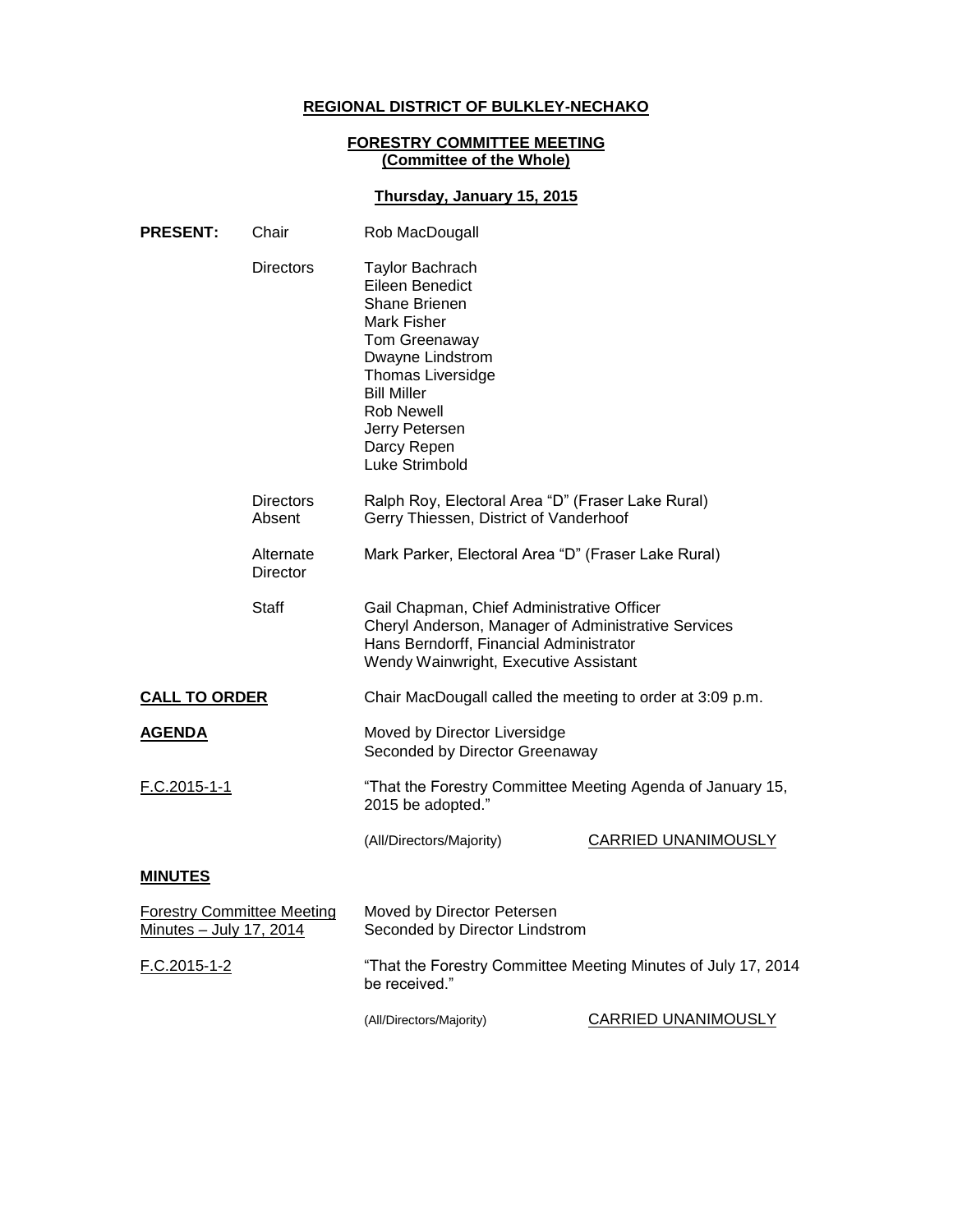### **DELEGATION**

### **MINISTRY OF FORESTS, LANDS AND NATURAL RESOURCE OPERATIONS – David Van Dohla, District Manager VanJam Forest District RE: Stuart Nechako Natural Resource District – Name Change from Vanderhoof Forest District and Fort St. James Forest District**

Delegation presented at the January 15, 2015 RDBN Committee of the Whole Meeting at the request of the Regional Board.

> Moved by Director Miller Seconded by Director Bachrach

F.C.2015-1-3 "That the Forestry Committee receive the correspondence titled "District Name Change" regarding the Fort St. James and Vanderhoof Natural Resource District's name change to the Stuart Nechako Natural Resource District."

(All/Directors/Majority) CARRIED UNANIMOUSLY

#### **CORRESPONDENCE**

Vancouver Sun – Report Warns Moved by Director Bachrach of Soaring Risk of "Mega-fires" Seconded by Director Greenaway in B.C. F.C.2015-1-4 "That the Forestry Committee receive the correspondence from the Vancouver Sun titled "Report Warns of Soaring Risk of "Mega-fires" in B.C."

(All/Directors/Majority) CARRIED UNANIMOUSLY

#### **DISCUSSION ITEMS**

#### **Tabular Rates/Stumpage Rates**

Community Forest stumpage rates are based on a tabular rate and BC Timber Sales (BCTS) has voiced concerns to Assistant Deputy Minister in regard to the influence this formula has on BCTS. Chair MacDougall noted that Community Forests are approximately 2% of the total cut of the province. If the rate for Community Forests is changed it would impact the money returning to the communities.

Discussion has also taken place at the Omineca Beetle Action Coalition and further research is being conducted in regard to Community Forests tabular rates.

Chair MacDougall and Director Miller indicated that they will be investigating and bringing information forward.

#### **NEW BUSINESS**

Director Newell brought forward resident concerns in regard to cutting and burning of wood from wildfires, and the decommissioning of access ways by removing bridges in the Buck Flats Road area. The Ministry of Forests, Lands and Natural Resource Operations Nadina Office is the oversight agency to contact in regard to said issues.